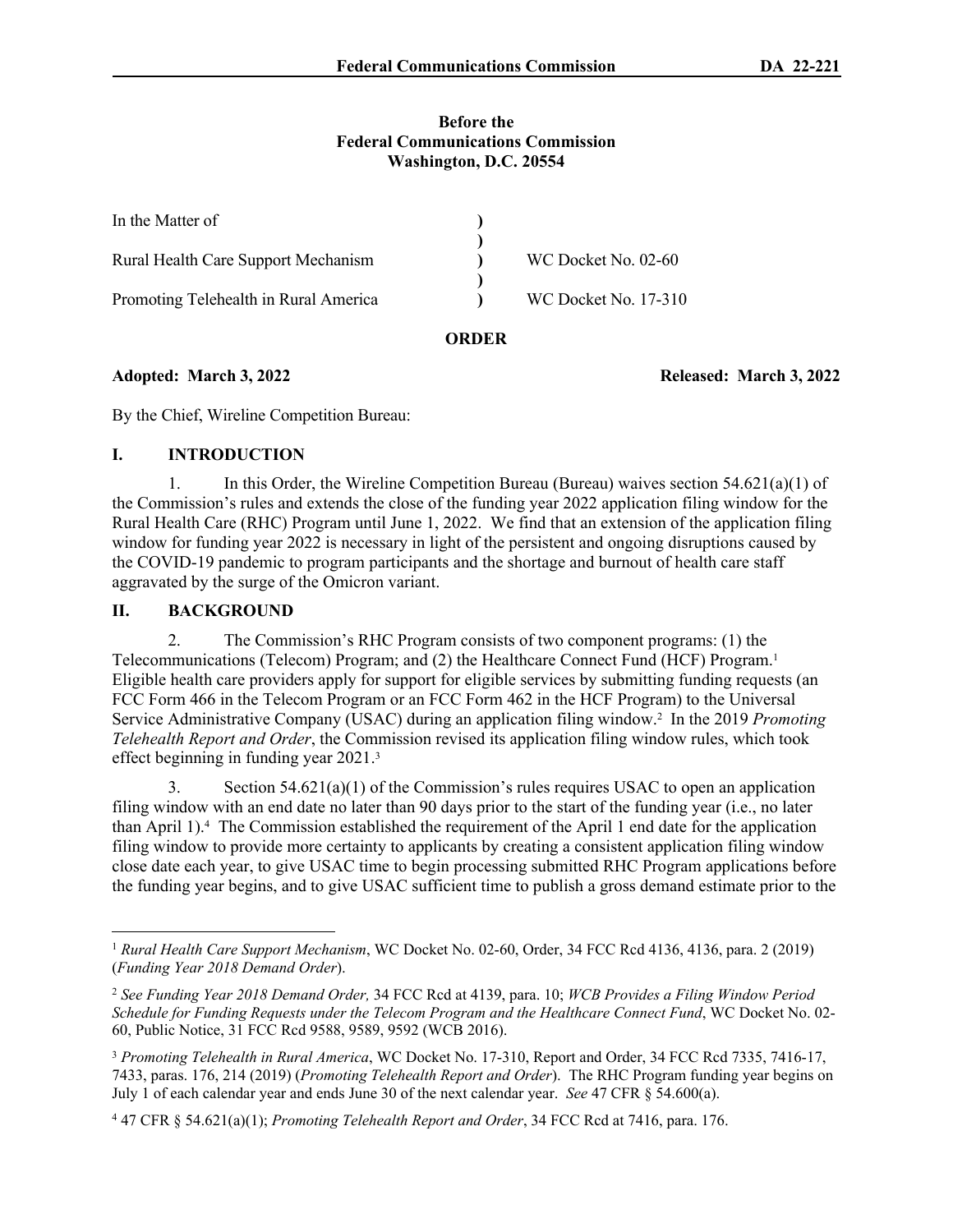start of the funding year.<sup>5</sup> In establishing a consistent application filing window close each year, the Commission also directed USAC to publish a gross demand estimate 30 days before the start of the applicable funding year and allowed the Bureau to require a demand estimate to be filed at a different time if warranted by new circumstances.<sup>6</sup> On May 6, 2021, USAC announced that the funding year 2022 application filing window would close on April 1, 2022.<sup>7</sup> In addition to these requirements, the Bureau, in conjunction with the Office of the Managing Director, must determine the amount of unused funding from previous funding years available to be used in the current funding year by the end of the second quarter of each calendar year.<sup>8</sup>

4. In March 2020, the Bureau extended the RHC Program funding year 2020 application filing window until June 30, 2020, when the COVID-19 outbreak rapidly spread nationwide and started to cause significant disruptions to health care providers.<sup>9</sup> In February 2021, as the COVID-19 pandemic continued to cause significant disruptions to health care providers, the Bureau waived section 54.621(a)(1) of the Commission's rules, which requires the RHC Program funding year 2021 application filing window close on April 1, 2021,<sup>10</sup> and extended the window to June 1, 2021.<sup>11</sup> When the funding year 2022 application filing window opened in December 2021, the Omicron variant of COVID-19 started to emerge in the United States.<sup>12</sup> This highly contagious variant caused a large surge in COVID-19 cases and pushed hospitalizations to record levels, resulting in unprecedented health care staff shortage and burnout.13 Some health care providers have been so overwhelmed that they have only recently started the funding year 2022 application process.<sup>14</sup>

<sup>7</sup> *See* USAC, RHC Program News for May 2021, at 2 (May 6, 2021), [https://www.usac.org/wp](https://www.usac.org/wp-content/uploads/rural-health-care/documents/monthly-newsletter/2021-newsletters/RHC-Newsletter-May-2021.pdf)[content/uploads/rural-health-care/documents/monthly-newsletter/2021-newsletters/RHC-Newsletter-May-2021.pdf](https://www.usac.org/wp-content/uploads/rural-health-care/documents/monthly-newsletter/2021-newsletters/RHC-Newsletter-May-2021.pdf).

<sup>8</sup> *See* 47 CFR § 54.619(a)(5).

9 Rural Health Care Support Mechanism, WC Docket No. 02-60, Order, 35 FCC Rcd 2922, 2924, para. 6 (WCB 2020) (*COVID-19 RHC Relief Order*).

<sup>10</sup> 47 CFR § 54.621(a)(1).

<sup>11</sup> Rural Health Care Support Mechanism; Promoting Telehealth in Rural America, WC Docket Nos. 02-60 and 17-310, Order, 36 FCC Rcd 1604, 1604, para. 1 (WCB 2021) (*FY 2021 Filing Window Extension Order*).

<sup>12</sup> The Centers for Disease Control and Prevention, *Omicron Variant: What You Need to Know* (Feb. 2, 2022), [https://www.cdc.gov/coronavirus/2019-ncov/variants/omicron](https://www.cdc.gov/coronavirus/2019-ncov/variants/omicron-variant.html?s_cid=11734:omicron%20variant:sem.ga:p:RG:GM:gen:PTN:FY22)[variant.html?s\\_cid=11734:omicron%20variant:sem.ga:p:RG:GM:gen:PTN:FY22](https://www.cdc.gov/coronavirus/2019-ncov/variants/omicron-variant.html?s_cid=11734:omicron%20variant:sem.ga:p:RG:GM:gen:PTN:FY22) ("December 1, 2021: The first confirmed U.S. case of Omicron was identified.").

<sup>13</sup> *See* Request for Waiver by the New England Telehealth Consortium (NETC) and the Connections Telehealth Consortium (CTC), WC Docket Nos. 02-60 and 17-310, n.4–n.8 (filed Feb. 22, 2022) (*NETC and CTC Request for Waiver*) (citing various sources to support their statement that the Omicron surge has worsened the health care staff shortage and burnout). *See also*, Kelsey Kernstine & Cassie Buchman, *Rural hospitals seeing staff shortages amid omicron surge*, NewsNation Now (Jan. 25, 2022), [https://www.newsnationnow.com/morninginamerica/rural](https://www.newsnationnow.com/morninginamerica/rural-hospitals-struggling-because-of-covid/)[hospitals-struggling-because-of-covid/](https://www.newsnationnow.com/morninginamerica/rural-hospitals-struggling-because-of-covid/); Aaron Bolton, *Omicron amplifies hospital staffing shortages, contact tracing challenges*, Montana Public Radio (Jan. 26, 2022), [https://www.mtpr.org/montana-news/2022-01-](https://www.mtpr.org/montana-news/2022-01-26/omicron-amplifies-hospital-staffing-shortages-contact-tracing-challenges) [26/omicron-amplifies-hospital-staffing-shortages-contact-tracing-challenges](https://www.mtpr.org/montana-news/2022-01-26/omicron-amplifies-hospital-staffing-shortages-contact-tracing-challenges); Mary Klingler, *Health care workers face burnout amid Omicron surge*, WBIR-TV (Jan. 18, 2022),

[https://www.wbir.com/article/news/health/coronavirus/health-care-workers-face-burnout-amid-omicron-surge](https://www.wbir.com/article/news/health/coronavirus/health-care-workers-face-burnout-amid-omicron-surge-south-college-school-of-pharmacy-covid-19-testing-rise-in-cases/51-fc4706af-83bf-45d8-bfac-c45039df616e)[south-college-school-of-pharmacy-covid-19-testing-rise-in-cases/51-fc4706af-83bf-45d8-bfac-c45039df616e.](https://www.wbir.com/article/news/health/coronavirus/health-care-workers-face-burnout-amid-omicron-surge-south-college-school-of-pharmacy-covid-19-testing-rise-in-cases/51-fc4706af-83bf-45d8-bfac-c45039df616e)

<sup>14</sup> Letter from John Windhausen, Jr., Executive Director, Schools, Health & Libraries Broadband (SHLB) Coalition, to Marlene H. Dortch, Secretary, FCC, WC Docket Nos. 02-60 and 17-310, at 2 (filed Feb. 28, 2022) (*SHLB Letter*).

<sup>5</sup> *Promoting Telehealth Report and Order*, 34 FCC Rcd at 7416, para. 176.

<sup>6</sup> *Id.* at 7416, para. 176 & n.532.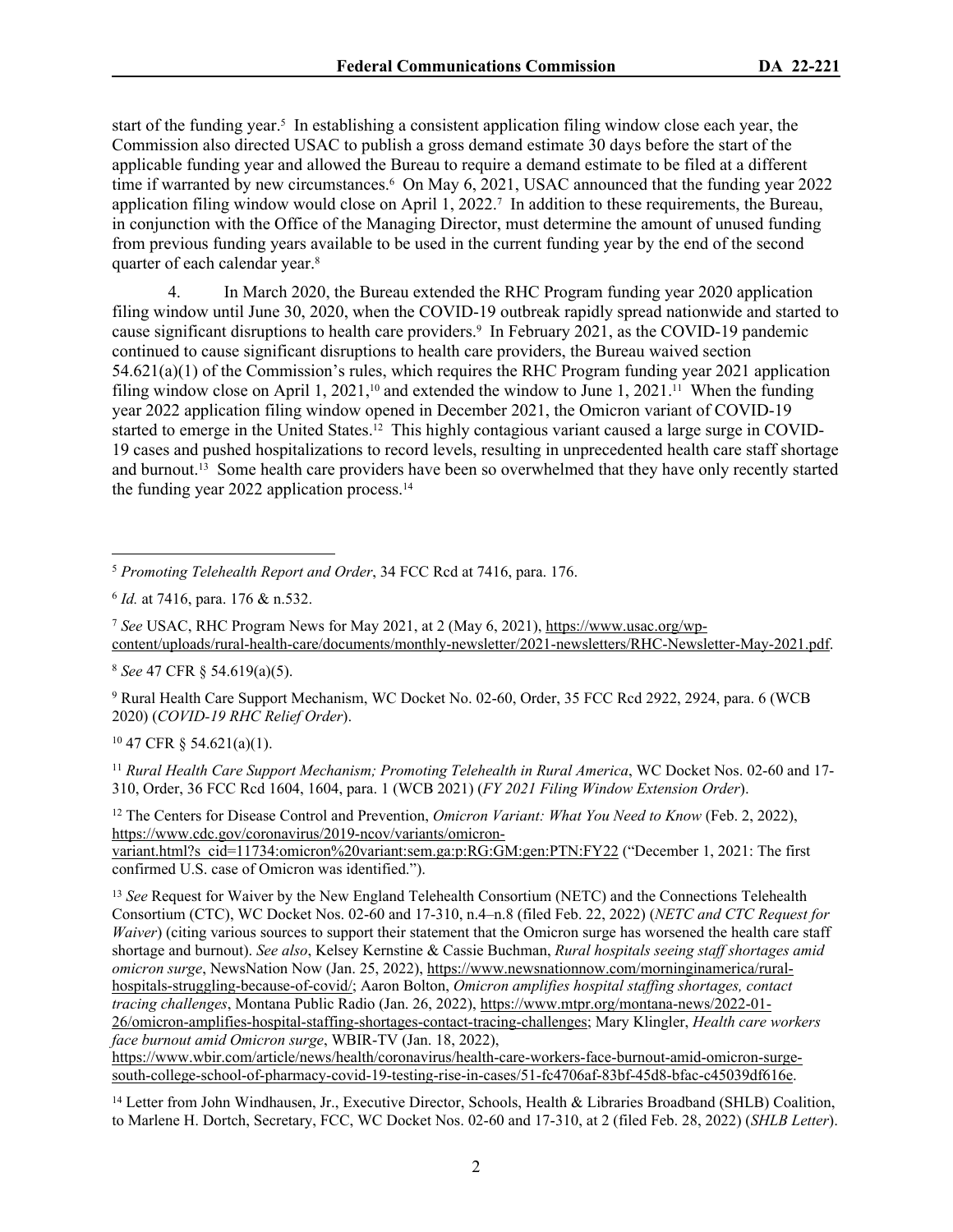5. On February 22, 2022, the New England Telehealth Consortium (NETC) and the Connections Telehealth Consortium (CTC), through their counsel, filed a Request for Waiver that asks the Commission to waive the April 1 filing window end date requirement for funding year 2022 and extend the filing window to June 1, 2022.<sup>15</sup> The Request for Waiver attested to the staff shortage and burnout that NETC and CTC health care providers have experienced and noted that these issues will not resolve quickly even as Omicron fades.16 On February 28, 2022, the Schools, Health & Libraries Broadband (SHLB) Coalition filed a letter to support the request for waiver by NETC and CTC.<sup>17</sup>

### **III. DISCUSSION**

6. We grant the Request for Waiver from NETC and CTC, as supported by SHLB, by waiving section  $54.621(a)(1)$  of the Commission's rules,<sup>18</sup> which requires that the RHC Program application filing window close no later than April 1, and direct USAC to extend the end date of the funding year 2022 filing window to June 1, 2022. Generally, the Commission's rules may be waived for good cause shown.19 The Commission may exercise its discretion to waive a rule where the particular facts make strict compliance inconsistent with the public interest.20 In addition, the Commission may take into account considerations of hardship, equity, or more effective implementation of overall policy.21 We find that the persistent and prolonged nature of the COVID-19 pandemic and the shortage and burnout of health care staff aggravated by the surge of Omicron cases since the opening of the funding year 2022 filing window present compelling and unique circumstances that merit a waiver of section 54.621(a)(1) and an extension of the application filing deadline.

7. The Commission established a consistent application filing window close in section 54.621(a)(1) of the Commission's rules to provide more certainty to applicants, to give USAC time to begin processing submitted RHC Program applications before the funding year begins, and to allow USAC sufficient time to publish a gross demand estimate prior to the start of the funding year.<sup>22</sup> While establishing an application filing window end date sufficiently far in advance of the start of the funding year may provide these benefits, the COVID-19 pandemic has presented unique and evolving challenges that were unforeseen when the new application filing window rules were adopted in 2019. Those challenges were dire in the past two years, when the Bureau extended the funding years 2020 and 2021 filing windows;<sup>23</sup> and they remains significant now with respect to the filing window for  $2022.^{24}$  We find

<sup>17</sup> *SHLB Letter* at 1.

<sup>18</sup> 47 CFR § 54.621(a)(1).

<sup>19</sup> 47 CFR § 1.3.

<sup>20</sup> *Northeast Cellular Telephone Co. v. FCC*, 897 F.2d 1164, 1166 (D.C. Cir. 1990).

 $^{21}$  *Id.* 

<sup>22</sup> *Promoting Telehealth Report and Order*, 34 FCC Rcd at 7416, para. 176.

<sup>23</sup> *FY 2021 Filing Window Extension Order*, 36 FCC Rcd at 1604, para. 1; *COVID-19 RHC Relief Order*, 35 FCC Rcd at 2924, para. 6. The Bureau also granted other relief to assist RHC Program participants facing challenges created by the pandemic. *See COVID-19 RHC Relief Order*, 35 FCC Rcd at 2924-27, paras. 7-12 (extending expiring evergreen contracts, the deadline for responses to USAC information requests, the service delivery deadline, the invoicing deadline, and deadlines for filing appeals and requests for waiver); *Rural Health Care Universal Service Support Mechanism*; *Schools and Libraries Universal Service Support Mechanism*, WC Docket No. 02-60, CC Docket No. 02-6, Order, 35 FCC Rcd 2741 (WCB 2020) (initially waiving the Commission's gift rule for the RHC and E-Rate Programs through September 30, 2020); *Rural Health Care Universal Service Support Mechanism*; *Schools and Libraries Universal Service Support Mechanism*, WC Docket No. 02-60, CC Docket No. 02-6, Order, 35 FCC Rcd 9416 (WCB 2020) (extending the waiver of each program's gift rule until December 31, 2020 and extending the response time for USAC information requests in each program); *Rural Health Care* 

(continued….)

<sup>15</sup> *NETC and CTC Request for Waiver* at 2.

<sup>16</sup> *Id.*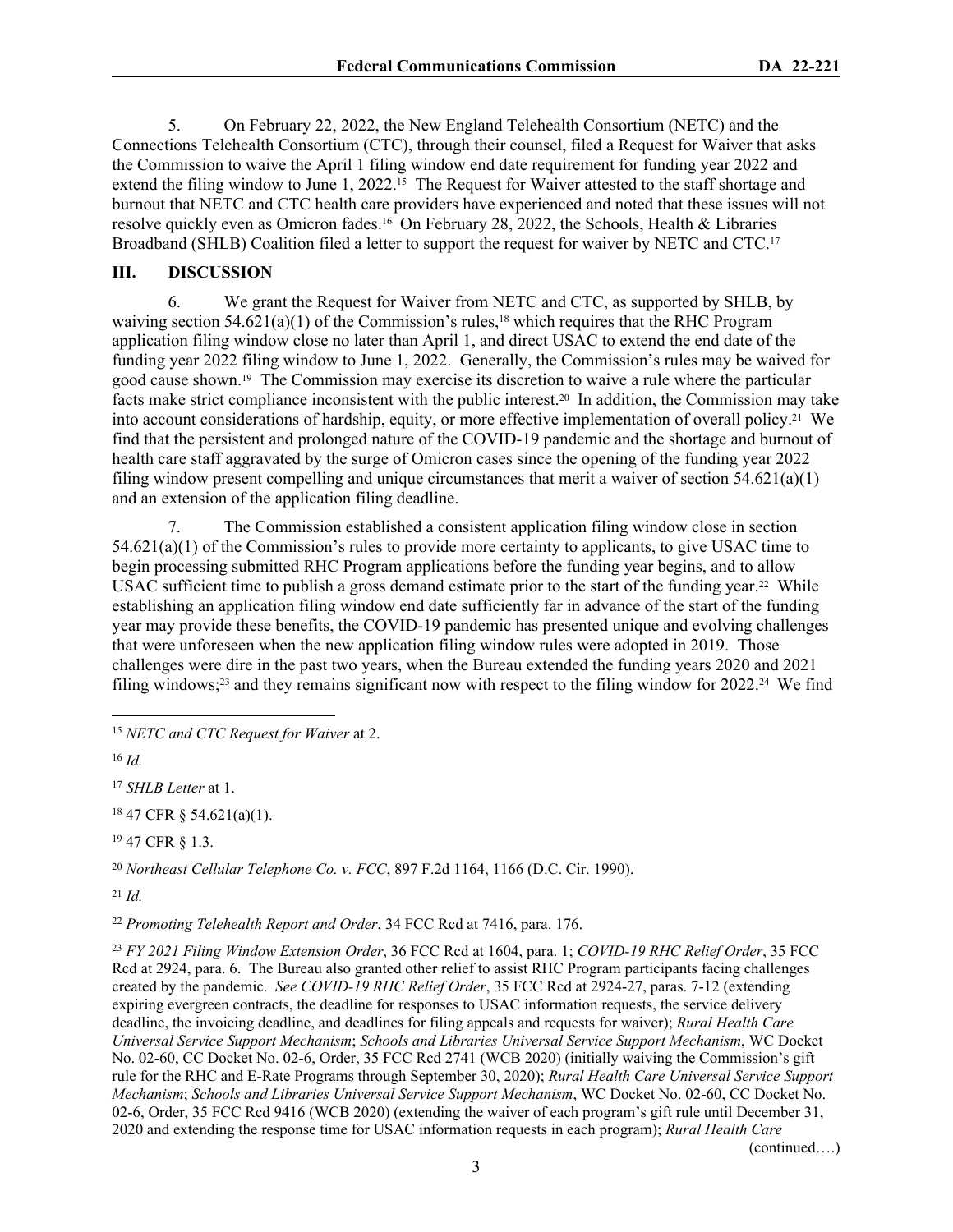that it is in the public interest to waive the deadline in section  $54.621(a)(1)$  because many RHC Program participants may not be able to meet the April 1 deadline as they focused their limited resources on providing critical health care to their patients during the Omicron surge. We further find that any potential costs to the RHC Program that could result from this Order will be outweighed by the benefits of providing additional time for health care providers, many of whom are exhausted and overburdened by the COVID-19 pandemic, to file applications for the RHC Program health care providers and their patients. Moreover, we believe that any delays in application processing as a result of this extension should be limited. As NETC, CTC, and SHLB acknowledge, USAC significantly improved application processing in funding year 2021, despite the extension of the filing window for funding year 2021.<sup>25</sup>

8. Additionally, we adjust two deadlines that are associated with the close of the filing window. First, we direct USAC to file the RHC Program gross demand estimate by August 1, 2022. The delay of the close of the application filing window until June 1, 2022 makes it impossible for USAC to provide a demand estimate 30 days before the start of funding year 2022, the deadline contemplated in the Promoting Telehealth Report and Order.<sup>26</sup> Requiring USAC to file its gross demand estimate by August 1, 2022 will give it the same amount of time to prepare the estimate as it would have had without an extension of the close of the application filing window.<sup>27</sup> Second, we waive the requirement in section 54.619(a)(5) of the Commission's rules requiring that the determination of the amount of unused funding from previous funding years available to carry forward to the current funding year be made in the second quarter.28 To align this deadline with the window close and gross demand estimate deadline, we now require that determination to be made in the third quarter of 2022.<sup>29</sup>

# **IV. ORDERING CLAUSES**

9. ACCORDINGLY, IT IS ORDERED, pursuant to the authority contained in sections 1-4 and 254 of the Communications Act of 1934, as amended, 47 USC §§ 151-154 and 254, and sections 0.91, 0.291, and 1.3 of the Commission's rules, 47 CFR §§ 0.91, 0.291, and 1.3, that sections 54.619(a)(5) and 54.621(a)(1) of the Commission's rules, 47 CFR §§ 54.619(a)(5), 54.621(a)(1), are waived to the extent provided herein.

<sup>24</sup> *See supra* paras. 4-5.

<sup>27</sup> Thirty days prior to the start of the funding year is June 1. *See* 47 CFR § 54.600(a). If the application filing window closed on April 1, USAC would have two months to provide a gross demand estimate.

<sup>28</sup> *See* 47 CFR § 54.619(a)(5).

<sup>(</sup>Continued from previous page)

*Universal Service Support Mechanism*; *Schools and Libraries Universal Service Support Mechanism*, WC Docket No. 02-60, CC Docket No. 02-6, Order, 35 FCC Rcd 14544 (WCB 2020) (extending the waiver of each program's gift rule until June 30, 2021); *Rural Health Care Support Mechanism; Promoting Telehealth in Rural America*, WC Docket Nos. 02-60 and 17-310, Order, 36 FCC Rcd 7051, 7061, paras. 27, 28 (WCB 2021) (granting relief to RHC Program service delivery deadline, invoice filing deadline, and response deadline).

<sup>25</sup> *NETC and CTC Request for Waiver* at 2; *SHLB Letter* at 2.

<sup>&</sup>lt;sup>26</sup> *Promoting Telehealth Report and Order*, 34 FCC Rcd at 7416, para. 176 & n.532 (requiring that USAC provide a "gross demand estimate 30 days prior to the start of the pertinent funding year.").

<sup>&</sup>lt;sup>29</sup> When the Commission adopted section 54.619(a)(5), it also directed the Bureau to announce a specific amount of unused funds from prior funding years to be carried forward to increase available funding for future funding years in the second quarter. *See Promoting Telehealth in Rural America*, WC Docket No. 17-310, Report and Order, 33 FCC Rcd 6574, 6584-85, para. 27 (2018) ("The Bureau will announce the availability and amount of carryover funds during the second quarter of the calendar year."). We require the announcement of the availability and amount of carryover funds to be made in the third quarter of 2022.